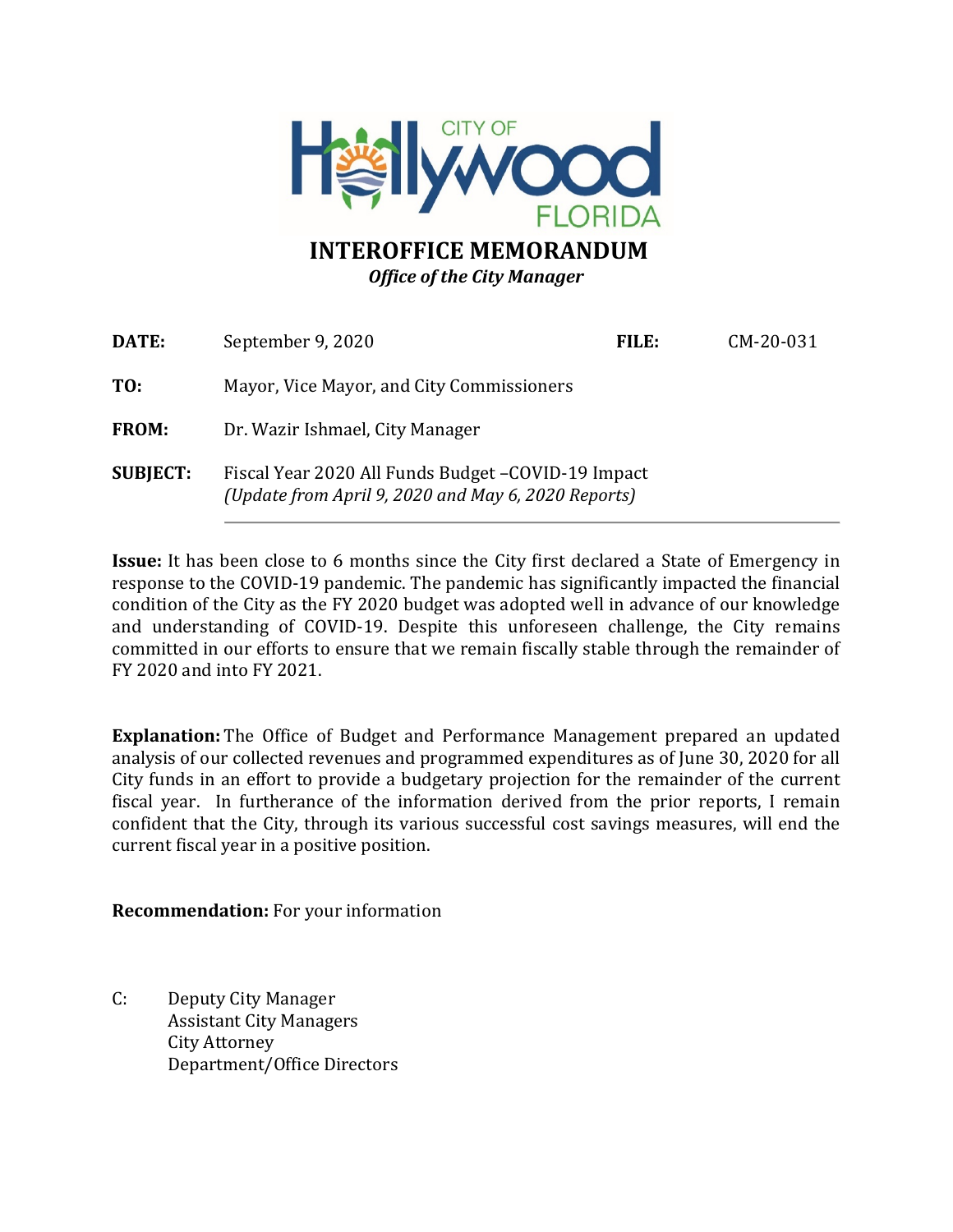

| DATE:           | September 8, 2020                                                            | <b>FILE: OBPM 20-013</b> |
|-----------------|------------------------------------------------------------------------------|--------------------------|
| TO:             | Wazir A. Ishmael, Ph.D.<br>City Manager                                      |                          |
| VIA:            | Adam Reichbach<br>Assistant City Manager, Finance and Administration         |                          |
| FROM:           | Laurette Jean<br><b>Budget Director</b>                                      |                          |
| <b>SUBJECT:</b> | Third Quarter Update: Fiscal Year 2020 All Funds Budget - COVID-19<br>Impact |                          |

The following report provides an update to the All Funds budget projections provided in May. The information presented in this report are based on financials posted through the end of June 2020.

### **General Fund Revenue Update**

As of June 30, 2020, approximately 92% of the General Fund revenues were collected. A significant portion of the revenues collected to date are property taxes, licenses and permits, and user charges and fees.

Based on posted transactions, the General Fund revenues are projected to have a \$2.7 million shortfall by year-end. The updated projected shortfall is a slight improvement over the May report which projected a \$3 million shortfall. Projections for the following revenue sources were substantially updated:

• Electric Franchise Fees: The electric franchise fee revenues has fluctuated throughout the fiscal year. The prior report assumed a loss in revenues of \$257,000 based on collections at the end of the second quarter of the fiscal year. However, collections of franchise fees has significantly decreased and therefore we have adjusted the projections to reflect a greater loss in revenues by fiscal year end.

*Revised Estimated Revenue Loss: Approximately <\$1,600,000>* 

• Utilities Services Taxes: Unlike the electric franchise fees, the collection of utilities service taxes was down by the end of the second quarter of this fiscal year. However, revenues collections in this category increased substantially during the third quarter. As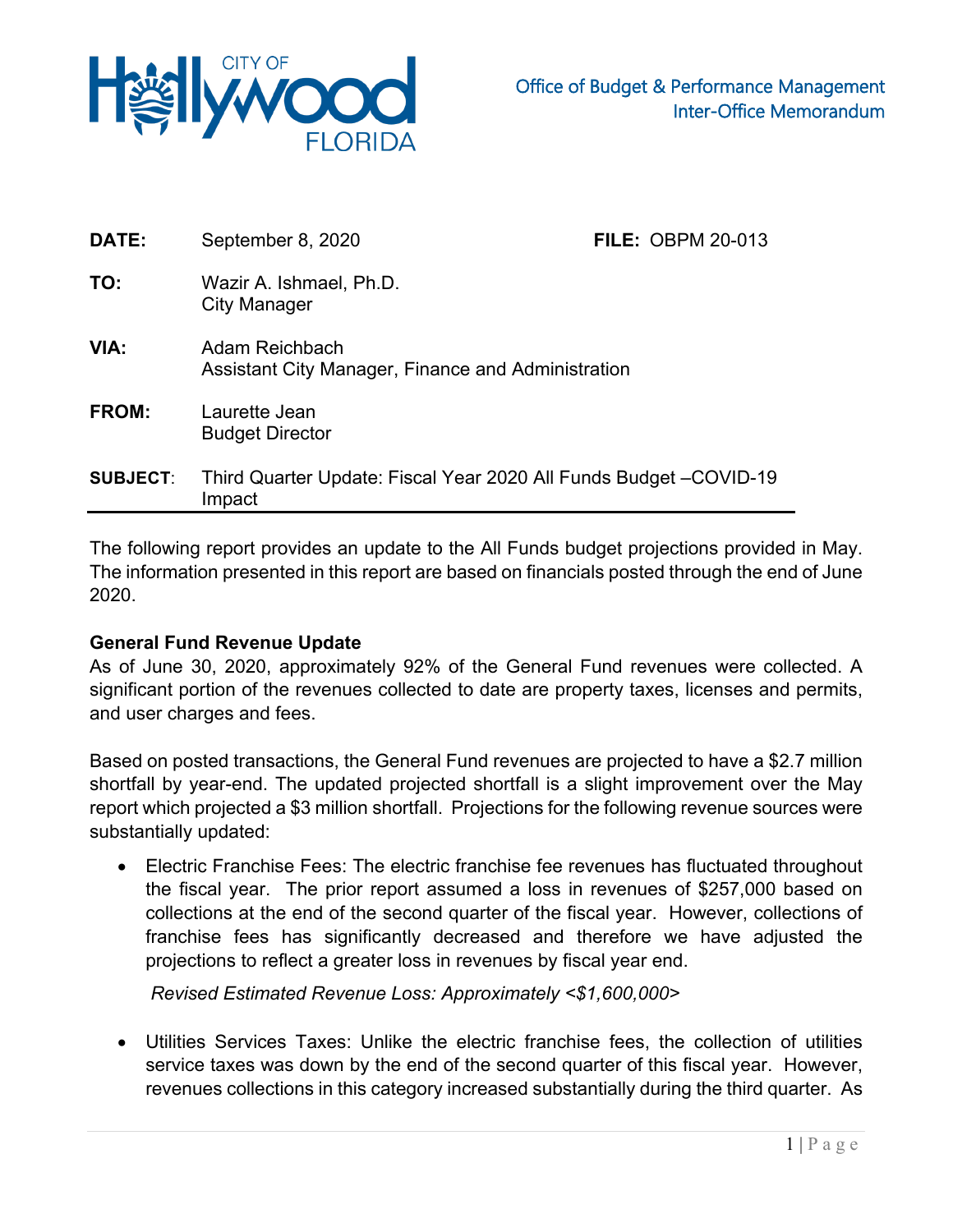a result, we have adjusted the year end projections. Additionally, we are researching this revenue source further to better comprehend this year's trend.

*Revised Estimated Revenue Loss: Approximately <\$95,461>* 

• Intergovernmental: On the May report, we projected a revenue shortfall of approximately \$1 million in this category primarily due to anticipated revenue loss in sales tax and state shared revenues. However, the City received \$1.2 million from the Seminole Compact which has helped to offset the projected revenue shortfall in this category.

*Revised Estimated Revenue Loss: Approximately <\$402,048>* 

• User Charges/Fees: Collection of user charges and fees increased during the third quarter of this fiscal year. As a result, we have updated our projections using collections through the end of June 2020 and anticipate improved collections through the end of the September.

*Revised Estimated Revenue Gain: Approximately \$258,667*

The table below is a comparison of the May and June revenue projections.

### **Table 1: Comparison of Revenue Projections**

|                       | <b>FY2020 Amended</b> | <b>May 2020</b>    | <b>June 2020</b>   | Difference in      |  |
|-----------------------|-----------------------|--------------------|--------------------|--------------------|--|
|                       | <b>Budget</b>         | <b>Projections</b> | <b>Projections</b> | <b>Projections</b> |  |
| <b>Total Revenues</b> | \$319,750,819         | \$316,138,543      | \$317,017,877      | \$879,334          |  |

## **General Fund Expenditure Update**

The prior budget report estimated \$5.1 million in expenditure surplus based on several assumptions including salary savings from non-public safety hiring freezes, reduced discretionary spending, and savings in debt service payments.

As of June 30, 2020, approximately 73% of the General Fund appropriations budget was expended. We have modified our projections with the following assumptions:

- Salary savings from continued hiring freezes for non-public safety positions.
- Higher than usual accrued leave payouts largely related to increased retirements.
- Reduced discretionary spending in certain operating accounts such as office supplies and training as a result of employee telecommuting and City facility closure to the public.
- Unanticipated COVID-19 related expenses (not including public safety overtime and salaries) have been recorded against the Disaster Fund (expected to be reimbursed with Cares Act and/or FEMA funds).

Based on the expenditures to date, assumptions above, and anticipated expenditures through the end of the fiscal year, the revised estimated savings by year end in the General Fund is \$4 million. It is important to note that the City has been able to reduce costs without layoffs,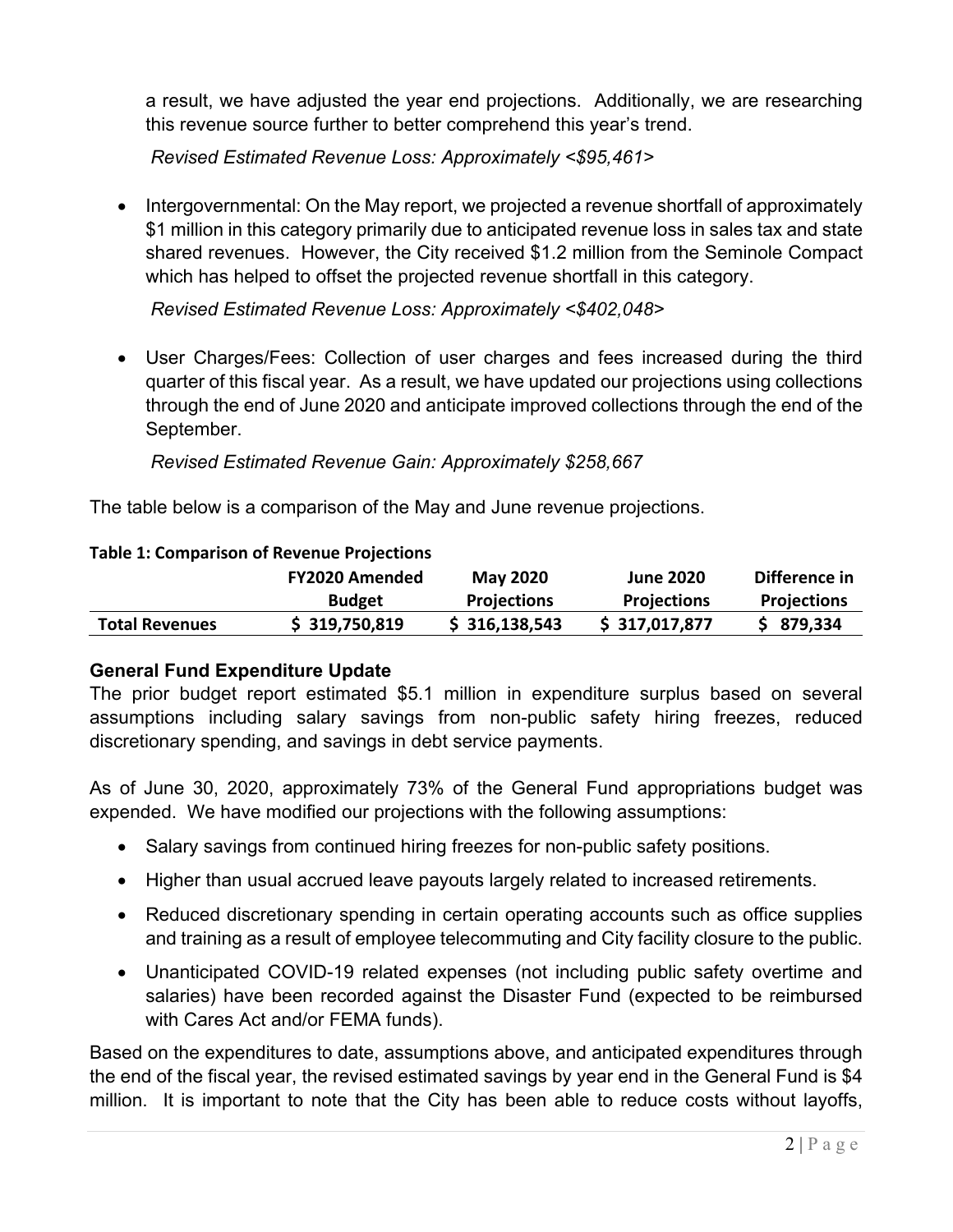furloughs or reductions to service levels. Table 2 provides a comparison between the May and June expenditure projections.

|                       | FY 2020 Amended | May                | June               | Difference in      |
|-----------------------|-----------------|--------------------|--------------------|--------------------|
|                       | <b>Budget</b>   | <b>Projections</b> | <b>Projections</b> | <b>Projections</b> |
| <b>Total Expenses</b> | \$319,750,819   | \$314,024,964      | \$315,710,631      | \$1,685,667        |

#### **Table 2: Comparison of Expenditures Projections**

If all of the variables described above (anticipated General Fund revenues are collected and cost containment measures continue through the end of the fiscal year), we estimate that the fund will end with a \$1.3 million surplus by year end. It is important to note that these projections can swing positively or negatively dependent on various factors that are outside of our control.

### **Table 3: Summary: Fiscal Year 2020 General Fund Projections**

|                          | <b>FY 2020</b><br><b>Amended Budget</b> | Mav<br><b>Projections</b> | June<br><b>Projections</b> | Difference in<br><b>Projections</b> |
|--------------------------|-----------------------------------------|---------------------------|----------------------------|-------------------------------------|
| Revenues                 | \$319,750,819                           | \$316,138,543             | \$317,017,877              | 879,334                             |
| Expenditures             | \$319,750,819                           | \$314,024,964             | 315,710,631                | 1,685,667                           |
| <b>Projected Surplus</b> |                                         | 2,113,579                 | 1,307,246                  | $-806,333$                          |

## **Other Funds Update**

As we get closer to the end of the fiscal year, the impact of the pandemic on the City's enterprise funds has become more apparent. As mentioned in the previous report, the level of impact of this pandemic differs by fund and by revenue sources.

### Internal Service Funds:

The Internal Service Funds consist of the Central Service Fund for services rendered to internal departments (such as IT) and the Insurance Fund (health and risk). These funds are not expected to be negatively impacted by the COVID-19 pandemic. The Central Service Fund is expected to end the fiscal year with an estimated surplus of \$882,707 and the Insurance Fund is expected to end the fiscal year with an estimated surplus of \$2.7 million.

### Enterprise Funds:

### *Water & Sewer Utility Fund*

At the time in which the prior report was published, it was too premature to determine that the potential impact of the COVID-19 pandemic may have on the City's Water & Sewer Utility Fund. As of June 30, 2020, the Water & Sewer Utility Fund has seen a 20% increase in account receivables compared to June 2019. This is partially due to the rate increase which went into effect October 1, 2019. Public Utilities has, however, seen an increase in delinquent accounts. At this point, it is difficult to determine if the delinquencies will ultimately impact the ending cash balance for the fund. To mitigate the potential loss/delayed revenues, Public Utilities staff are directing customers to the appropriate resources that may provide financial assistance with